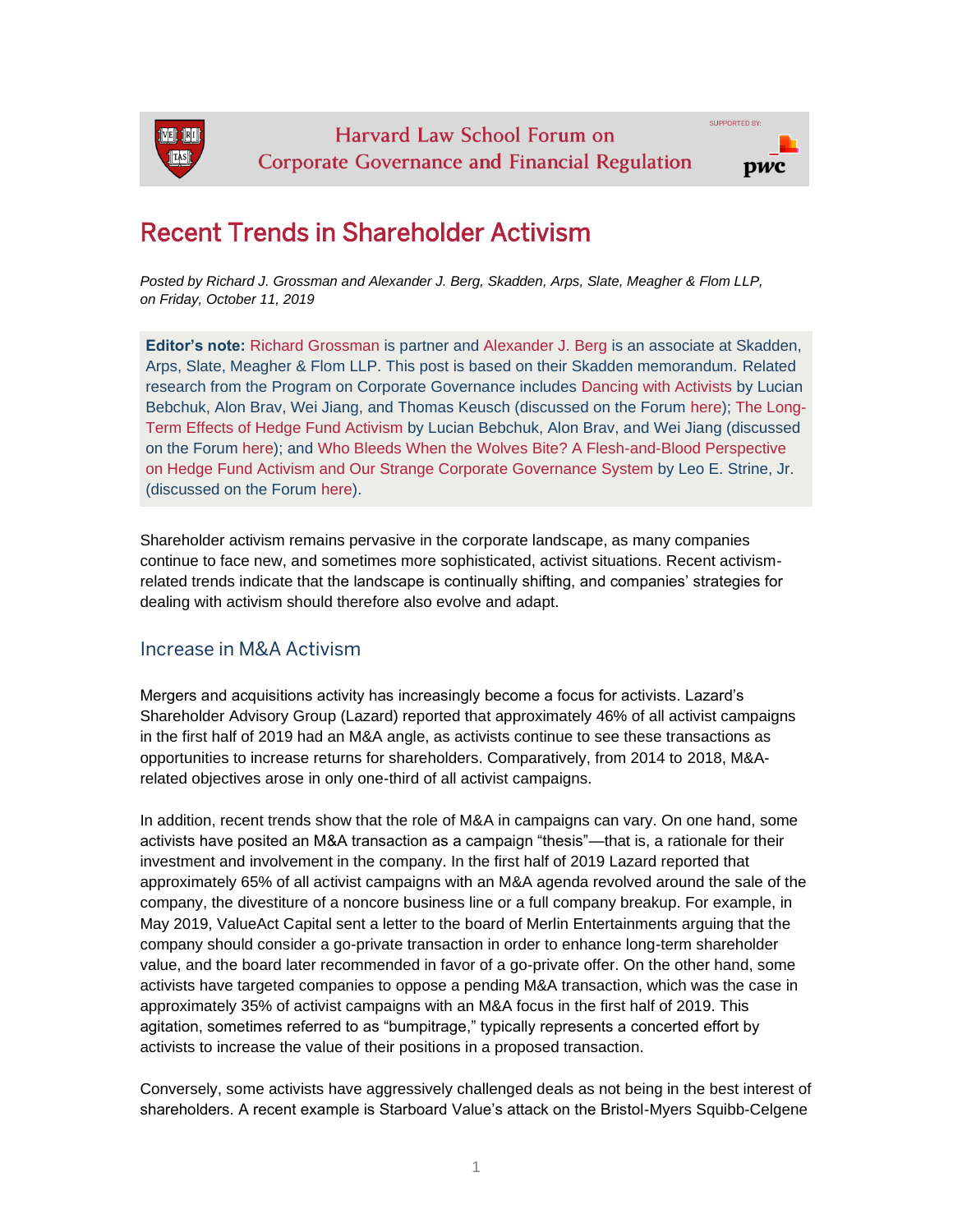deal in February 2019 for being "poorly conceived and ill-advised." Another is Third Point's public opposition to the United Technologies-Raytheon merger announced in June 2019. These examples demonstrate that M&A activity continues to be a key area of focus for shareholder activists, whether they are agitating for a sale transaction, seeking improved deal terms or hoping to stop a deal.

# Merging of Activism and Private Equity Transactions

In recent years, the line has blurred between traditional shareholder activism and private equity transactions. In traditional shareholder activism, investors (typically hedge funds) acquire a position in a public company and seek to effect material change through certain tactics, such as proxy contests, shareholder proposals, and public and private engagement with the company's board, management and other shareholders. In private equity transactions, investment firms acquire or take a significant position in private companies (or in public companies that they seek to take private) with the goal of improving the financial outlook of the company in order to exit their positions in the future at a higher price.

Recently, these two traditionally distinct forms of investing have merged in a greater number of cases. For example, in the past two years, activist investor Elliott Management has engaged in a more traditional private equity strategy, including its acquisitions of Gigamon in 2017; its acquisitions of Athenahealth (with Veritas Capital), Travelport (with Siris Capital) and Barnes & Noble, each of which closed this year; and its settlement with QEP following an acquisition bid by Elliott. Also, in early 2019, activist investor Starboard Value stepped into the quasi-private equity space with its \$200 million strategic preferred stock investment in Papa John's.

Because activists frequently identify and expose companies' perceived weaknesses and seek to capitalize on them, a private equity strategy is a natural next step. The ability to engage in a private equity-style investment or acquisition also increases an activist's credibility when it approaches a company, because the threat exists that the activist itself can and will make a bid to acquire or make a significant investment in the company. Thus, an activist investor that approaches a target company with sufficient capital and a proven willingness to take a long-term position in a company, or to take a company private, will likely pose a more legitimate threat than a more traditional activist approach (whereby an activist makes a relatively small investment in a company and seeks to effect change indirectly, such as through public demands, private engagements and other similar tactics).

## Rise in "Reluctivists"

Over the last few years, there has been a rise in so-called "reluctivists," or traditionally long-only institutional investors who are engaging increasingly in activist campaigns. Recent examples, such as Wellington Management's public opposition to Bristol-Myers Squibb's acquisition of Celgene and Neuberger Berman's nomination of directors to Verint's board, display a willingness of traditional asset managers to engage in activist tactics with the goal of increasing the value of their investment. The use of activist tactics has become a more accepted way to effect change as part of a broader transition to a shareholder-centric model of corporate governance. Under this model, there is no monopoly on good ideas, and any investor with a clear agenda, sufficient resources and the support of a wide shareholder base can "become an activist." Thus, large